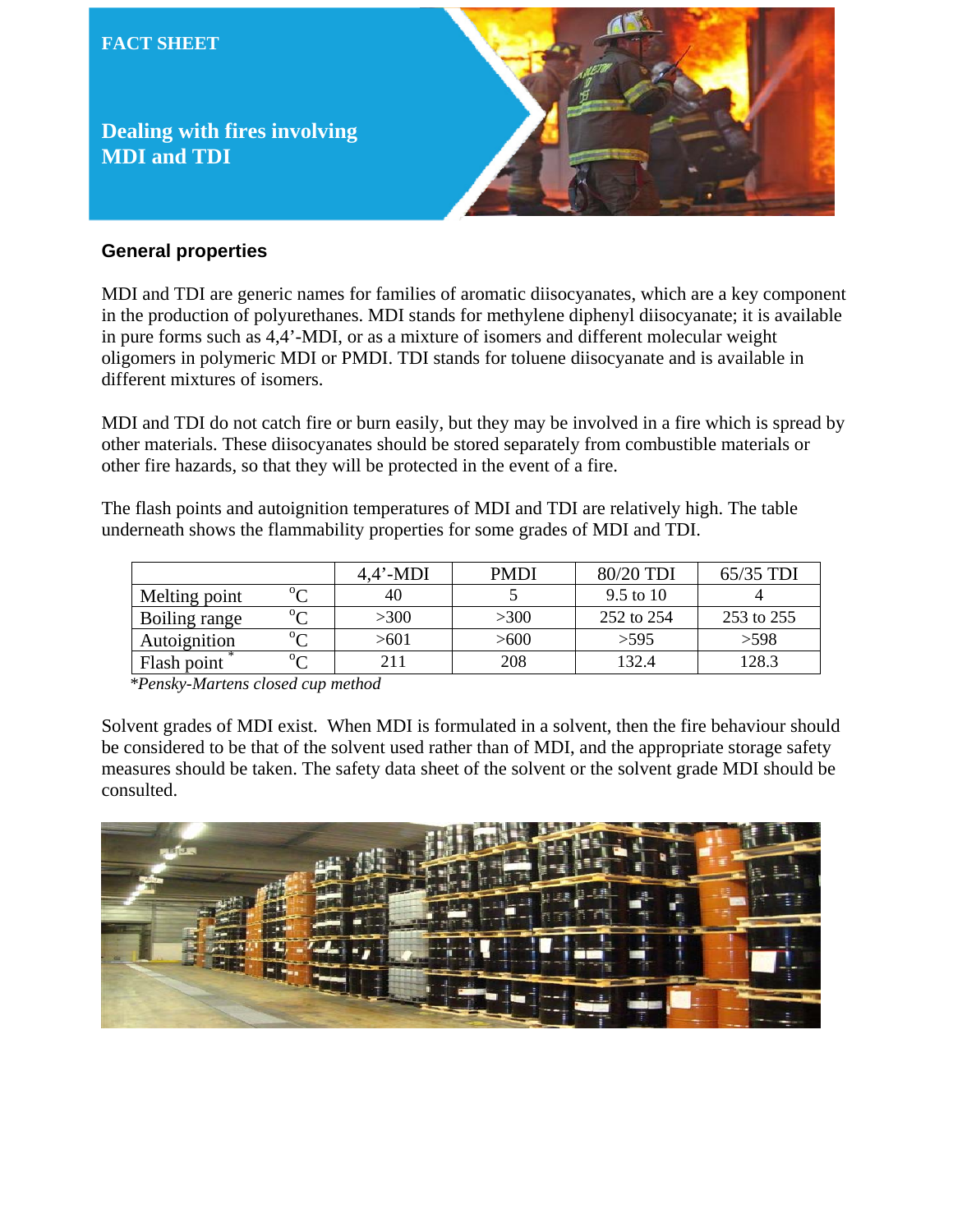# Emergency actions if a fire occurs

- 1. Evacuate the area
- 2. Inform management and emergency services
- 3. Use personal protective equipment
- 4. Use fire-fighting foam or water to extinguish the fire
- 5. Test the area for diisocyanate residues

### **1. Evacuate the area**

As in any fire situation, all workers, except those dealing with the emergency, should be moved upwind of the fire to avoid inhaling the smoke and fumes.

### **2. Inform management and emergency services**

Even if the fire does not involve the diisocyanate work or storage areas, the emergency services need to be informed that diisocyanates are present on the site.

### **3. Use personal protective equipment**

Fire-fighters need to have fresh-air breathing equipment and full protective clothing when dealing with fires involving diisocyanates.

### **4. Use fire-fighting foam or water to extinguish the blaze**

 Small fires involving MDI or TDI should be extinguished using dry chemical or carbon dioxide appliances. If water is used it should only be applied from a safe distance and in large quantities, for example, using hoses. Small fires are preferably dealt with by those site staff who have been trained in dealing with emergencies.

 Large fires involving MDI or TDI should be handled by fully trained and equipped emergency services. Water-based protein or other fire-fighting foams are effective in extinguishing such fires and also are useful in suppressing any release of diisocyanate vapour. However, it is preferable to use water immediately than to wait for foam to be obtained. If at all possible, the run-off water should be contained and disposed of suitably to prevent environmental contamination.

 Metal drums of diisocyanate may rupture with great force if heated in a fire. If possible, any stored drums should be cooled with water, to prevent metal drums rupturing and combustible plastic containers degrading or melting.

#### **5. Test the area for diisocyanate residues**

After the fire is extinguished, and before work can be resumed, the air and surfaces must be tested to make sure there is no diisocyanate remaining.

## Actions after a fire incident

A decision must be made on how to remove residual MDI or TDI. This may be very difficult if large quantities of material of unknown condition are left. Both the diisocyanate manufacturer and the fire service may need to be consulted. Small quantities of diisocyanates should be neutralized. Fire residues and contaminated extinguishing waters should be tested before disposal in accordance with local regulations.